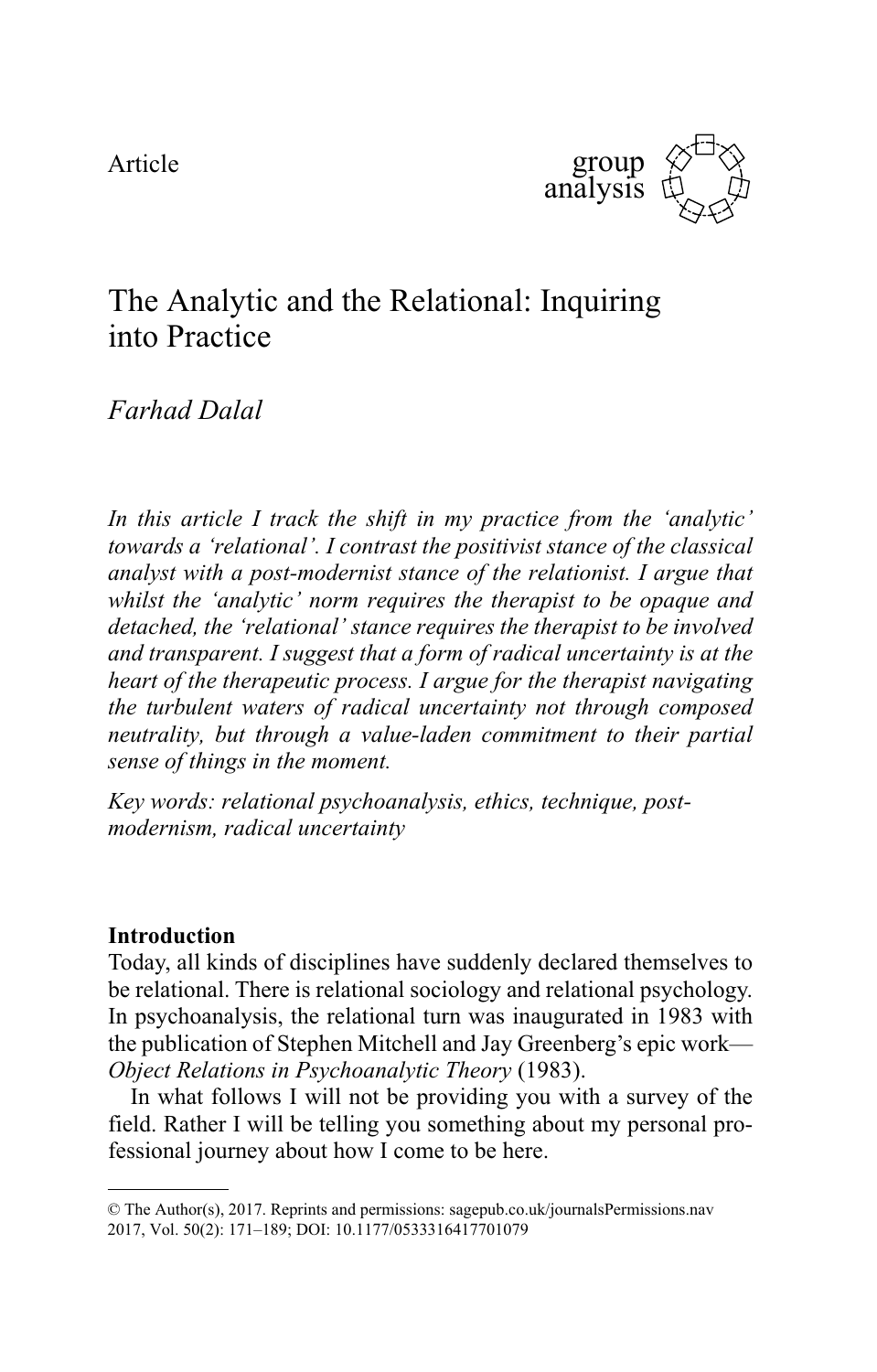## 172 *Group Analysis 50(2)*

A few years ago, I slowly started to become aware that my practice as a therapist had changed quite a lot. I started to become conscious of a growing difference with some colleagues and the conventions that they took as unquestioned givens. These conventions and the world view from which they emerge, I will characterize for the purposes of this article as 'the analytic'.

I was a bit embarrassed about my diverging and divergent form of practice, and kept it to myself for some time. I was pretty sure that I would be judged as having become casual and careless, of having become slack and lazy, of having lost my analytic way. Indeed to some degree I thought this too, that I was getting away with something shameful under the cover of darkness.

But to say 'my way of working' makes it sound like I made a conscious decision about changing my way of working. This was not the case. I had slowly, without realizing it, drifted off-pisté. And because the shift was born of unconscious drift, there are grounds for the view that I had not found a way, rather that I had lost my way.

Anyhow, found or lost, I eventually began to gain some conviction in what I was doing, and a bit braver in speaking out my differences with some of the established norms of practice. I then re-discovered, 'for yet another first time' (Garfinkel, 1967: 9), hiding in plain sight as it were, a whole other world outside the sort of analytic regime that prevailed and prevails in the UK context.

The name of this world was 'relational psychoanalysis'. This relational world view positioned itself explicitly against the classical analytic paradigm that I was finding myself at odds with.

## **The Relational and the Analytic**

But in making the opposition 'relational and analytic' I have to some degree produced a false dichotomy.

False because of the implication that those who are relational are not analytic, and those who are analytic are not relational. The fact that the term 'relational psychoanalysis' includes both terms invites the following refinement, that the distinction ought to be that of classical psychoanalysis and relational psychoanalysis. However, for reasons that will become apparent, I intend to stick with the relational/ analytic distinction. The other problem with the dichotomy is that it obscures the differences that exist within each category—there are varieties of the relational, and varieties of the analytic.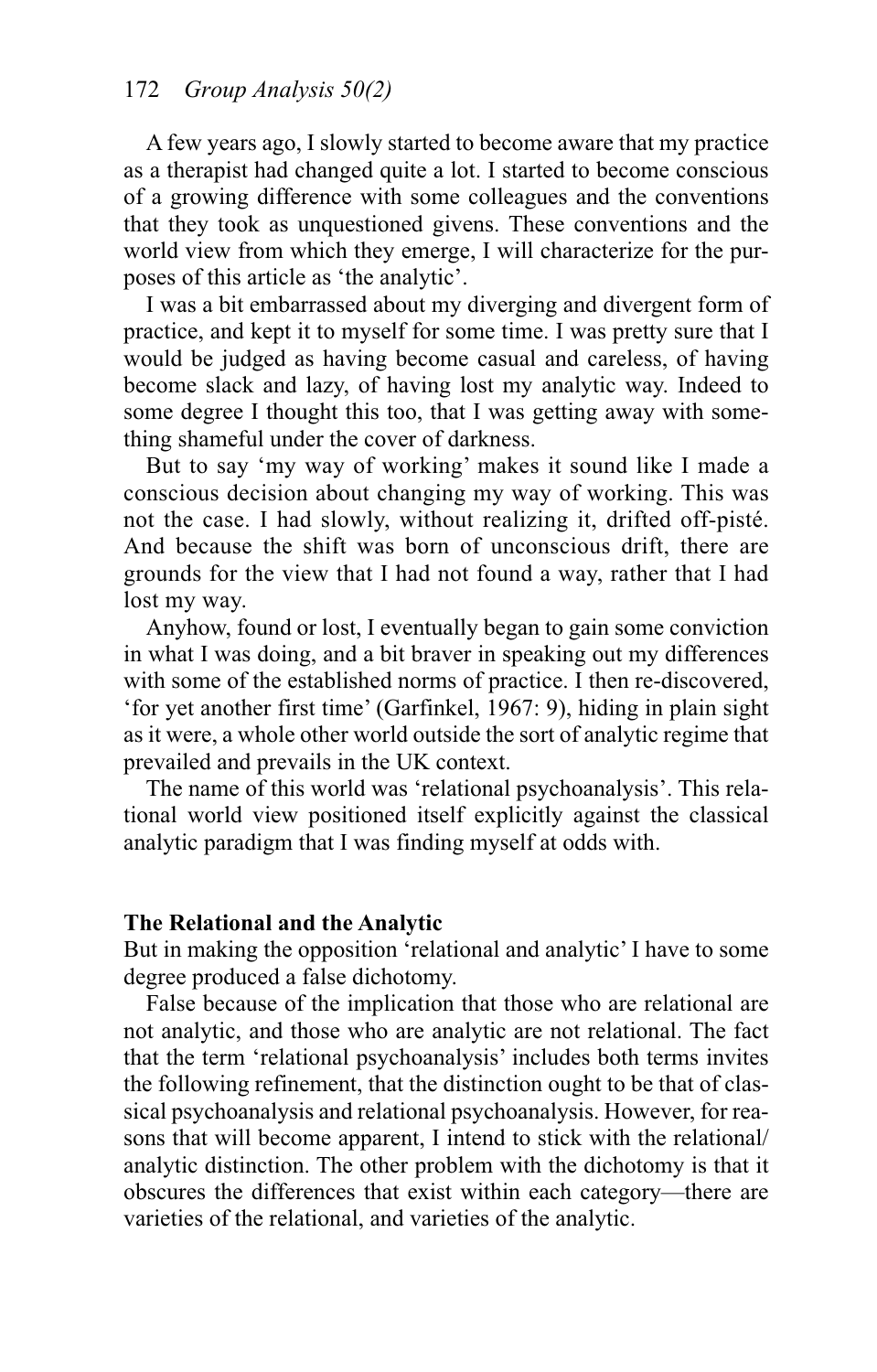For example, in different ways and to different degrees the object relationists Klein, Winnicott or Fairbairn, all conceive of the infant as necessarily and already connected to the world. The same is true of Bowlby. Those who subscribe to one or other of these versions of developmental theory are likely to consider themselves as relational. And they are in the sense that they concur with the view that individuals are necessarily related to other individuals.

However, the form of clinical practice that they engage in, to my mind, is singularly non-relational and for this reason I locate them under 'analytic'. The relationist Irwin Hoffman thinks similarly, when he says:

Ego psychology, object relations theory, self-psychology, and interpersonal theory, despite their varied and rich contributions, have perpetuated the positivist aspect of Freudian theory, even while, in many instances, disclaiming it. (Hoffman, 2002: 35)

This is why the distinction between the analytic and the relational remains a meaningful dichotomy. My thesis is this:

*Even though many colleagues might subscribe to a relational view of life, their form of clinical practice is antithetical to it.*

#### **Positivism**

What I am calling the classical analytic attitude, is the one in which the analyst is thought to be a detached objective observer of clinical phenomena. The primary purpose of the analysis is the disinterested scientific pursuit of truth. In this way the classical analyst subscribes to the values and methods of positivist science and construes of clinical practice and the knowledge it generates as objective.

This is not *my* construal of the attitude of the classical analyst. Rather, it is the construal that is advocated and put forward by the classical analysts themselves. It is the deliberate intention of the classical analyst to be non-relational. To their way of thinking, to get caught up in relating would compromise the scientific integrity of the treatment.

This scientific stance emanated in the first place with Freud himself. He thought of himself as a scientist and the project of psychoanalysis as scientific inquiry. The resolute focus of this inquiry is the internal world of the patient. But it was not always so.

As is well known, in his early theorizations Freud gave actual experience (say, abusive parents) a significant role in the creation of neurosis. But then he came to think that the sources of neuroses were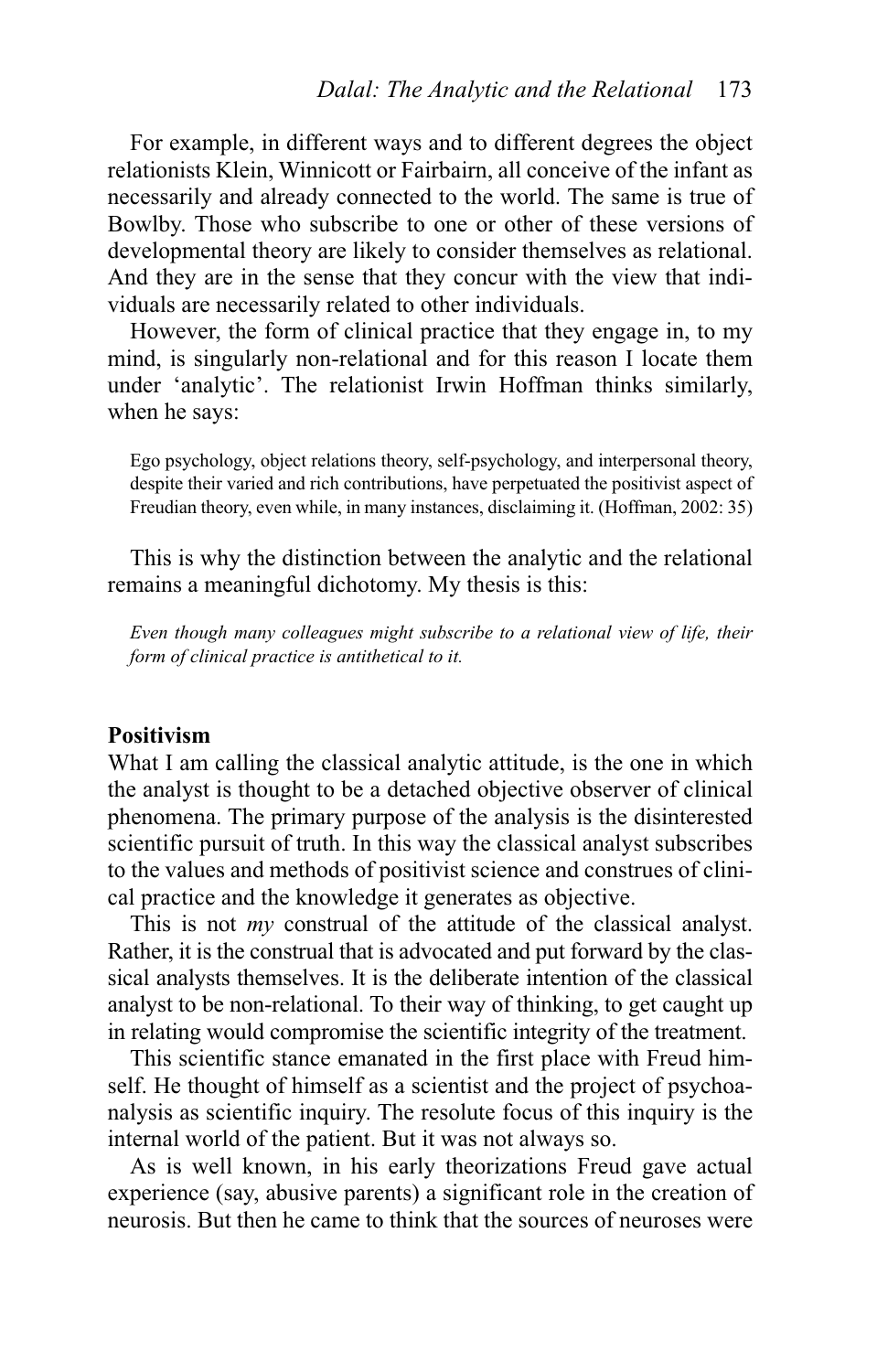not founded in fact (actual events) but in fantasy. This fantasy was thought to be generated by the psychological correlate of the conflict between endogenous instincts. Henceforth it was psychoanalytic blasphemy to give any credence to the idea that actual external events played a role in the creation of neurosis and psychological distress. When analysts found themselves seduced by this error, it was regarded by the profession as 'acting out'.

The profession as a whole followed him into this turn where many remain marooned even to this day.

## **The 'Science' of Psychoanalysis**

Schematically, one can describe positivist psychoanalytic technique as follows: 'The psychoanalyst observes the 'patient's characteristic forms of distortion' (Hinshelwood 1991:301) of external reality, and uses this to construct interpretations and hypotheses about the structure of the patient's internal world.

The analyst 'measures' the patient's distortion of the external world (the room is stuffy), by contrasting the patient's version with the analyst's version (this is not the case). The analyst uses this distortion to make interpretations, which are not only descriptions of reality in contrast to the patient's fantasy, but also crucially, included in the interpretation is a reason that explains how and why the distortion has come about.

Now, the first problem is evident. The patient's narrative mostly refers to events that are beyond the direct experience of the analyst, and so the analyst cannot know the patient's experiences in any objective sense. This is why the frame of the experiment is moved firmly from the 'there and then' to the 'here and now', and specifically the patient's distortion of the analyst. This kind of distortion is called 'transference'.

The analyst now uses his or her experience and self-knowledge to gauge the extent of the patient's distortion of the analyst. The analyst treats his or her subjective experiences as data, and uses them to make inferences about the patient's psyche. This data is called counter-transference.

Integral and essential to this 'scientific' method is the assumption, that the analyst's presence is the 'constant' which the 'distortion' is measured against. The actual presence of the analyst is taken to be 'neutral' and detached and in this way avoiding influencing the data emerging from the patient.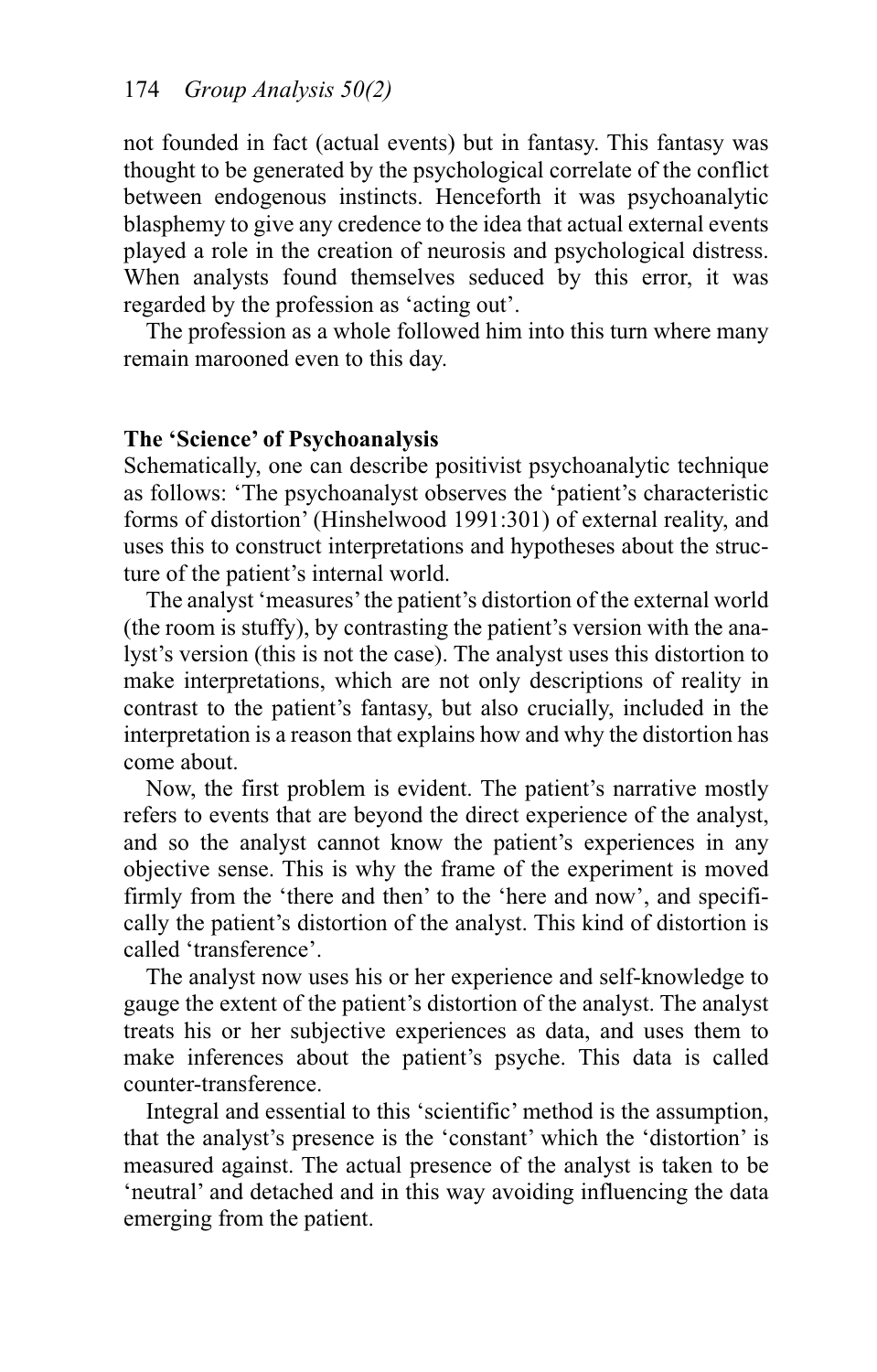## **The Relational Critique**

This assumption is exactly where the relational ethos parts ways with the classical psychoanalytic. The analytic methodology claims to present the patient with a blank slate, and the patient fills in the blank with material from their internal worlds. Whilst this is true to some degree, the method does not take into account *the effect of being faced with a blank*. The orthodox account has a linear understanding of cause and effect; the patient is the 'cause', and whatever is provoked in the analyst is the effect. The analyst feeling sleepy is a consequence of the state of the patient's internal world, or is being caused by some projection emanating from the patient.

The relationists say that the analyst cannot not-participate in the analytic process; the analyst necessarily has an influence on the proceedings. Whatever is taking place in the consulting room is being *co-created* by all those present in the room.

The progenitor of group analysis, S.H. Foulkes was well aware of this when he said.

Every interpretation has transference implications, and for that matter counter transference implications…the mere fact that the therapist responds to material by interpreting it has considerable transference implications; *similarly the absence of response on his part*'. (Foulkes 1986: 116)

On this basis, Foulkes (in his radical incarnation) is also relational. Radical Foulkes was clear that whatever the therapist does, or does not do, it will necessarily have consequences for the therapeutic encounter. With this in mind, he says:

It is important for the therapist to admit that his personal influence is inevitably strong in spite of all his precautions to minimize this . . ., [therefore he] should use it consciously rather than haphazardly or unconsciously. (Foulkes 1986: 129)

What does he mean by this? In what sense should one 'use one's influence consciously'? I will come back to this question in the latter part of the article.

## **The Social**

Next, I want to tease out the distinction between the relational and the social.

The significance of the social is brought to light by contrasting it with individualism. To individualism, the individual exists first, who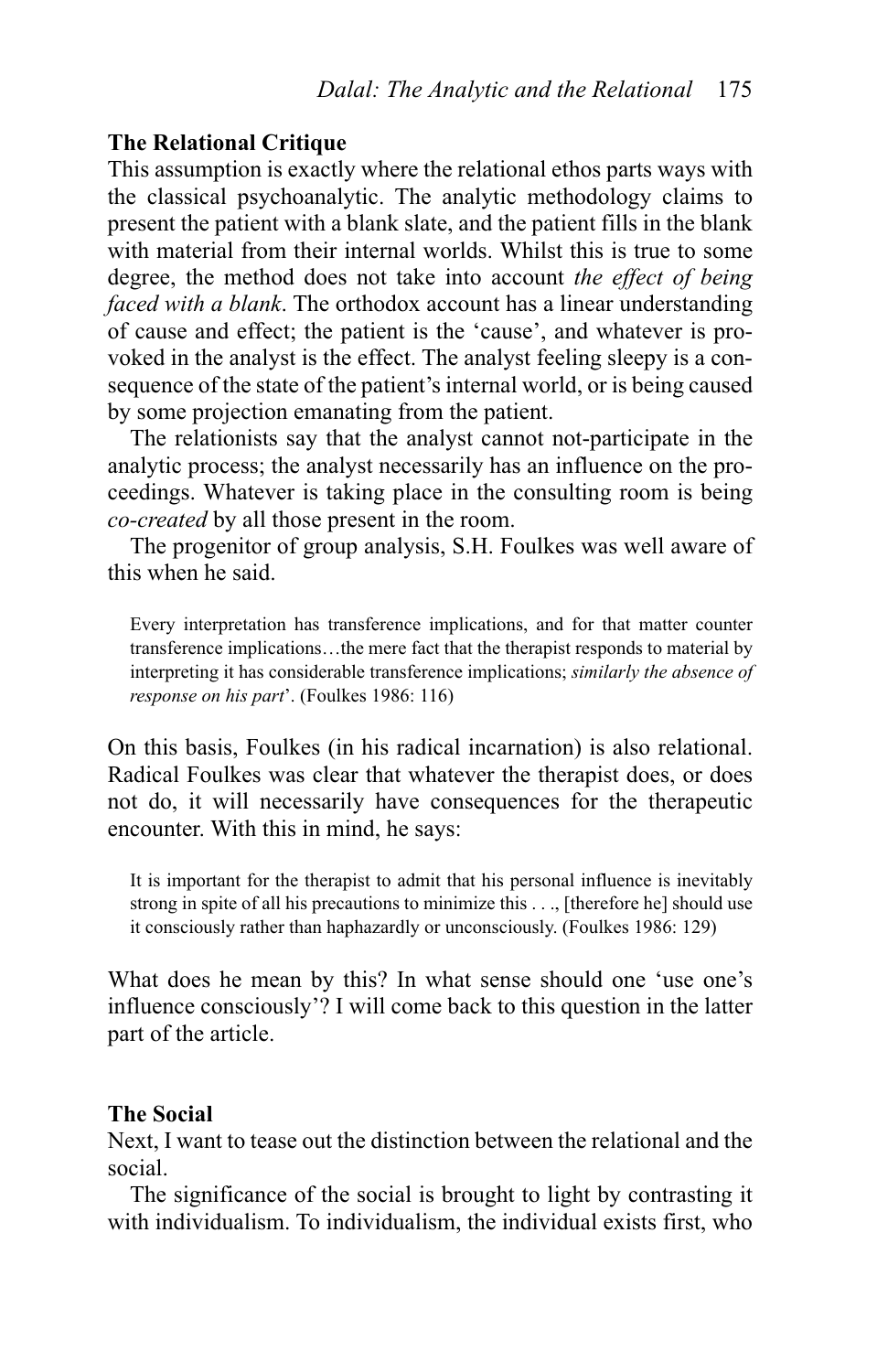secondarily joins with other pre-existing individuals to generate the social and society. Individualism locates the causes of the difficulties of social life in the internal worlds of the individuals interacting with each other.

Meanwhile, according to Elias, Foulkes and others, the social exists prior to the individual. Each individual is born into a pre-existing social, and so the social is already a part of each of their unique individualities from the first moments of their existence. Importantly, the social is constituted by, and is an expression of power-relations. And so our psyche is constituted in part by power-relations too.

We are born into multiple discourses which we unknowingly imbibe and form the basis for the ways that we come to think about and experience the world. From this it follows that our perceptions and theories, however objective we think them to be, are intrinsically compromised by the ideologies one is constituted by. Ideologies are the rationalized self-interest of the more powerful (Dalal, 2011).

## **The Relational**

In the individualistic account, individuals exist first, and then secondarily relate to each other. In the relational paradigm, that which relates (the individual) emerges out of the relationship. In other words, and counterintuitively, the relationship is prior to that which relates, or to put it in other language, intersubjectivity is prior not only to subjectivity, but also objectivity (Stolorow and Atwood, 2002).

I think of 'the relational' as 'the social' made manifest, the relational is the lived embodiment of the social. On this basis I am able to say, that if the social is constituted by power-relations (as I have argued elsewhere), then so is the relational, so is the intersubjective field.

This is important because in some renditions, the intersubjective field is spoken of as though it existed in a sociological vacuum with no mention of power-relations. The absence of power-relations would make it appear that all persons have equal status and contribute uniformly to the intersubjective field.

## **Post-modernism and Post-Structuralism**

Many relational psychoanalysts would describe themselves as postmodernist or/and post-structuralist (Fairfield, Layton and Stack, 2002). Their ways of thinking subverts the comforting certainties of positivism, such that: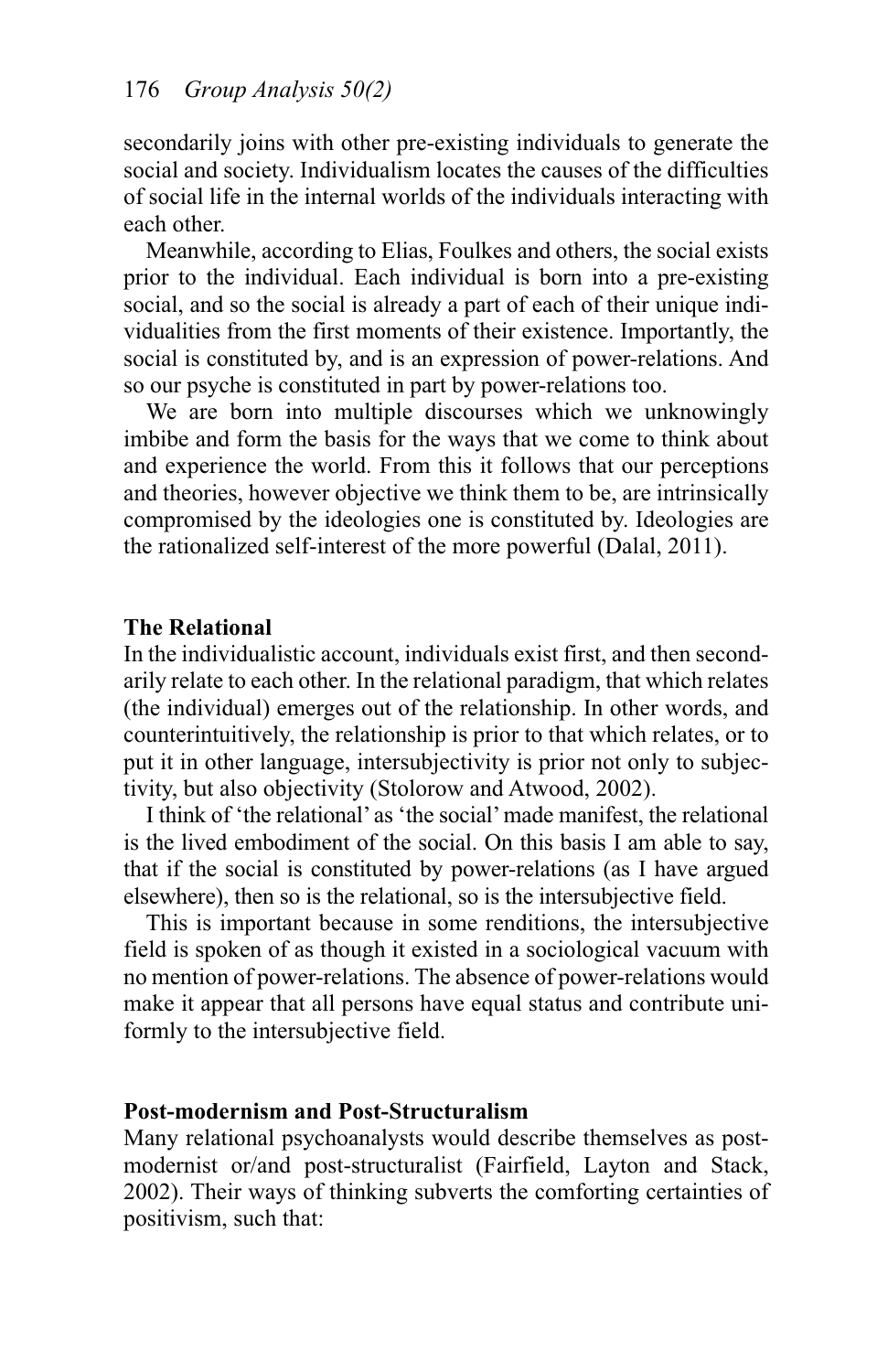'reality' and 'subjective experience' are always co-constructed events and as such are open to socio-political analysis. (Fairfield, Layton and Stack, 2002: 2)

Although postmodernists tend to emphasize structure and discourse over agency, it remains the case that humans are not simply pawns of social forces; they are also Kantian beings capable of *acting* and not just *reacting*. We are free to choose, but the choices themselves are to a large degree shaped by the discourses that shape us. I am speaking here of *recursive* processes: we form even whilst in the same moment we are being formed. We are a part of it, and it is a part of us.

For post-modernists this problematizes not only the observer/ observed distinction, it also problematizes the very notion of objective reality. Because we are immersed forever within ideology, we can only experience the world through its veil, and so we can never have a value-free access objective reality.

The post modernist's solution to this existential predicament in which nothing can be taken at face value—even one's very own thoughts and experiences—is to take up an attitude of irony towards all claims of knowledge and more importantly all experience. All things can be and are deconstructed, including the one doing the deconstructing. Irony looks askance at experience, and asks with a raised eyebrow 'really? Let's look at why you come to think this to be the case'.

There is a real virtue to this kind of questioning as it opens things up to expose the hidden workings of power-relations, ideology and selfinterest. However, it can also lead to a situation in which existence and experience is ultimately rendered shallow and nihilistic because it can lead to a sterile version of relativism in which anything goes.

*Ultimately, irony is a form of detachment.*

#### **Radical Uncertainty**

And this is where I part ways with this version of post-modernism. I broadly subscribe to the post-modernist version of existence and the predicaments it gives rise to. But I also think that there is an objective reality beyond me, even though I am only able to access it in the limited and distorted ways that have just been described. In this sense, I am a *critical realist* in that I think that I can say things about objective reality, even whilst I realize that what I say is always problematic and is always open to revision.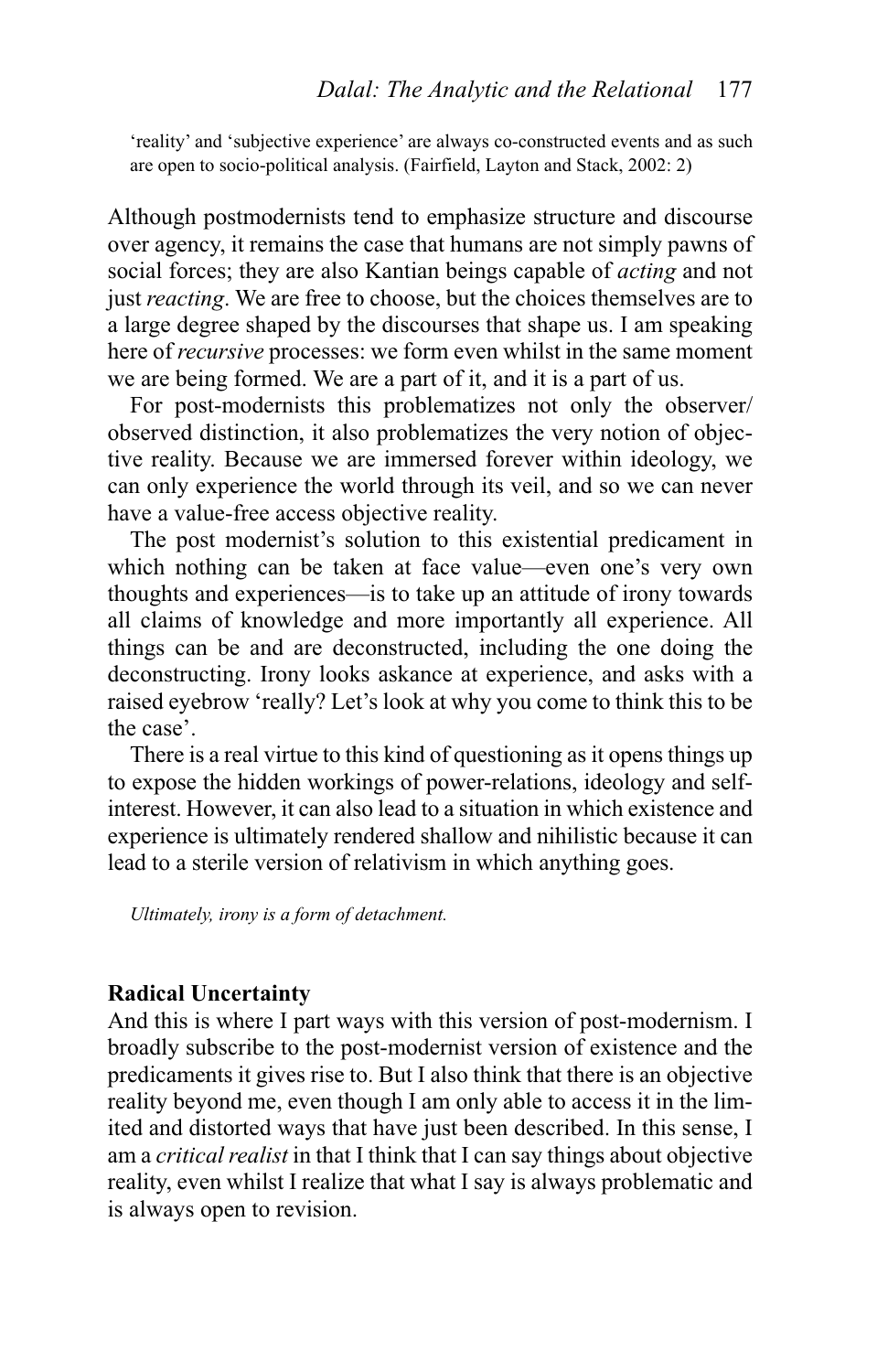On this basis, I want to argue for another sort of stance in relation to this existential predicament from that of ironic detachment. I want to argue for a form of *commitment in the face of radical uncertainty*, which in turn will require of the analyst a deep form of reflexivity and engagement rather than detachment. It will require of the analyst a deep form of involvement, so much so that it will bring into question whether we should retain the very categories of analyst and treatment.

## **The Relational in the North American Context**

Given that the relational ethos is of the view that there is no one, 'royal road' to therapeutic success, and given that it takes a stance against the very idea of generalizable technique, Greenberg (2002) points out that there is a surprising uniformity in the literature about the trajectory followed by treatments.

The story in each clinical example goes as follows: After a period of work, the analysis comes to some impasse, which gives rise to unbearable tensions and anxieties in both protagonists. Under intense pressure, the analyst unwittingly exposes something of their own person in ways that the orthodoxy would construe as acting out and analytic failure.

For the relationists, however, this is not 'acting out' but a necessary unconscious *enactment*, in which the analyst is triggered into some action that is revealing of their person. The enactment (which shocks all parties) is followed by some form of working through which frees the process to continue in more productive ways.

Greenberg suggests that there is growing implication that this is how all good analyses *should* proceed. There *will be* a crisis, there *will be* an enactment, the resolution of which is the therapy. Greenberg says that this starts to look suspiciously like the relational royal road.

The sample list of enactments that Greenberg provides includes instances of the analyst admitting to the patient:

that he has lied to her, and then enlists her collaboration in understanding his reasons for doing so . . . [another] confesses her erotic feelings for her patient . . . [another] recognizes that his patient is cold and brings her a blanket . . . [another] puts his face in front of his patient and screams 'Shut up!' (Greenberg, 2002: 330)

Whilst reading this, it occurred to me that contemporary Codes of Conduct of The Institute of Group Analysis, its affiliates, as well as pretty much every psychoanalytic, psychotherapy and counselling institution in the UK, would deem each of these practitioners to have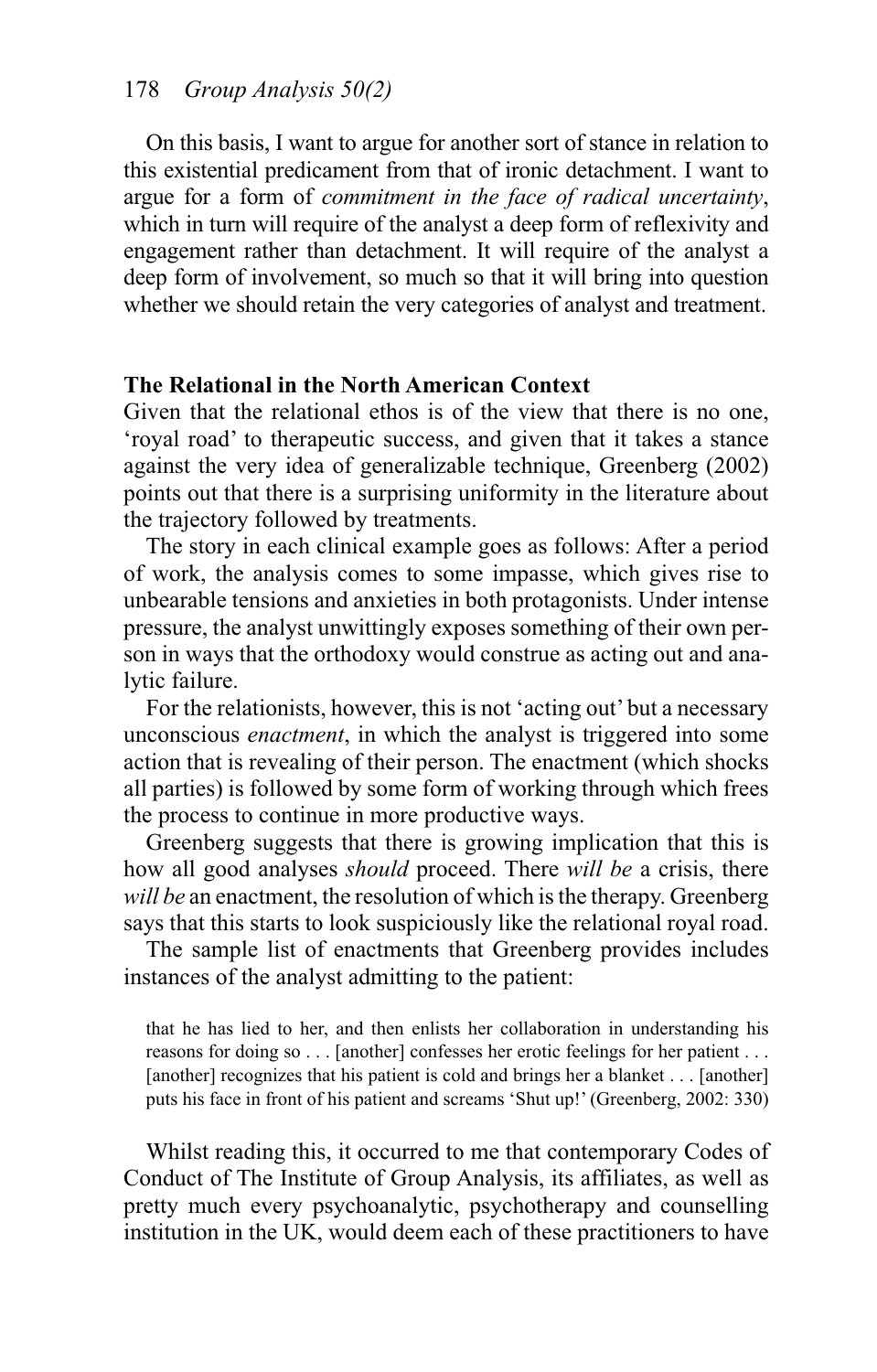acted unethically in each of these situations; they would be charged with gross professional misconduct and be heavily censured. In part this is because as our profession is becoming more and more bureaucratized, and consequently its values are becoming increasingly aligned with the litigation-phobic, defensive, command-and-control ethos of bureaucracies generally. The ethos that is being promoted is increasingly positivist, and accords with what Schön has called Technical Rationality, in which:

Professional activity consists in instrumental problem solving made rigorous by the application of scientific theory and technique. (Schön, 1983: 21)

I would actually want to say something stronger:

professional activity consists in instrumental problem solving made [allegedly] rigorous by the [alleged] application of scientific theory and technique.

But that is a topic for another day. My point here is that whatever the intention of the Codes, there is a real danger that the way our codes of conduct are worded, they end up outlawing relationists of this hue.

So let me now turn to my way of working, and my ramshackle, cut-and-paste version of the relational. I want to stress again the fact that it was not the case that I learnt a relational methodology which I then put into practice. Rather my way of working and thinking about the work, which I have drifted into, has *affinities* with what I discover to be the case in the relational streams.

#### **My Ways of Working**

First problem: to announce 'my ways of working', suggests that I have *a* way of working. I do of course to some degree, but this way of putting it, makes me nervous, as it starts pinning me down, to something that might well suit one context, but not another.

The primary reason that I would call my way(s) of working 'relational' is because I think that it is the relationship itself that is potentially therapeutic. To say this is hardly newsworthy. But it is not simply the fact of the relationship that makes it therapeutic, but *the kind of relationship*; it is the depth, quality and nature of the relationship that makes it significant. The classical analyst also has relationship to the patient, albeit one that is hierarchical, detached, and emotionally closed off. The analyst is trained to take up a stance of neutrality, of emotional reserve, of abstinence, of not gratifying any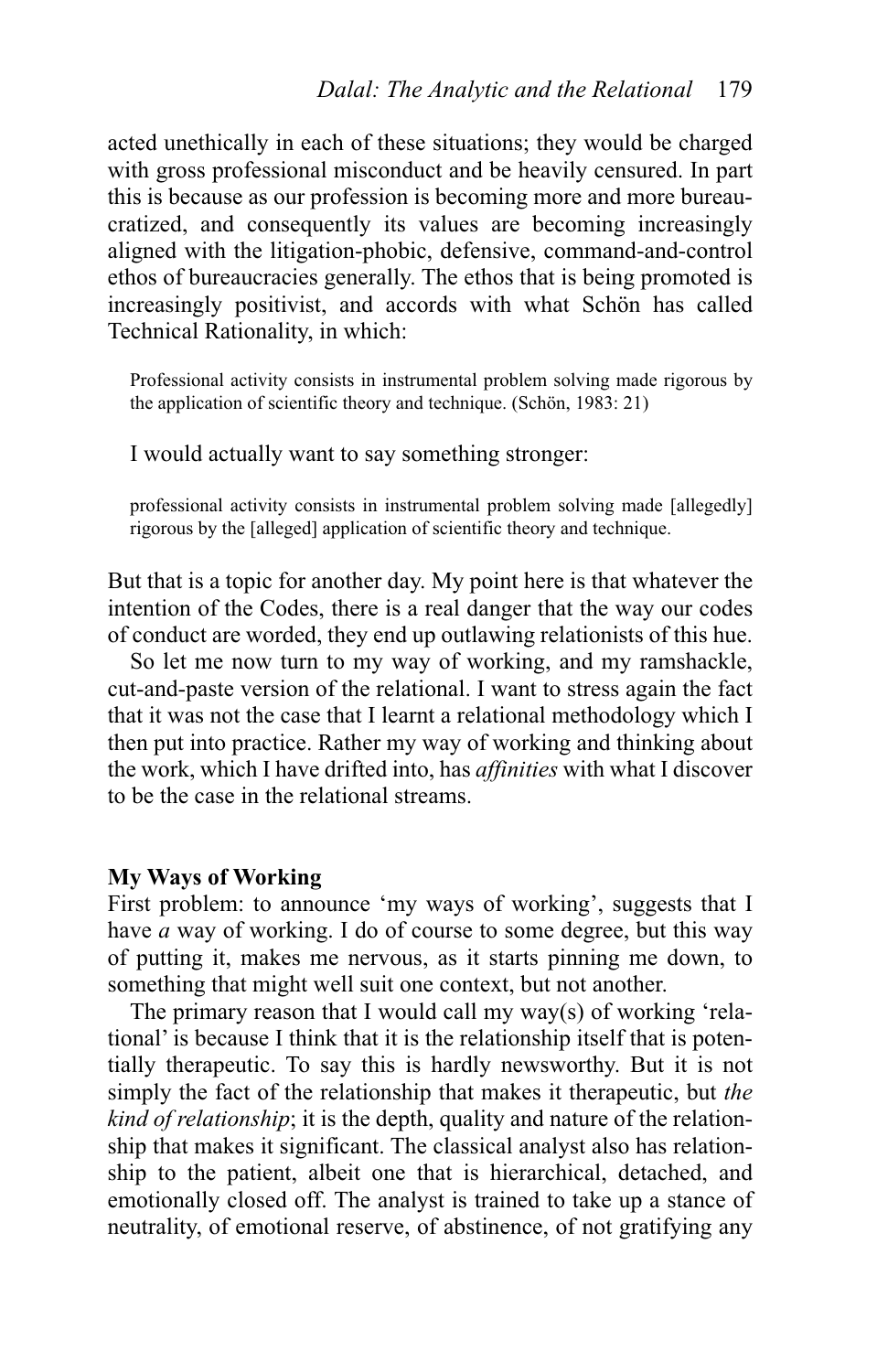of the emotional demands of the patient. All this is in the service of not muddying the transferential waters.

In contrast the kind of relationship I am inclined to develop has connotations with engagement, reciprocity and mutuality, and often is very muddy and muddled indeed.

But subscribing to the values of reciprocity and mutuality, does not do away with the fact that it is the wellbeing of the ones-who-comefor-help that is central to the encounter, not mine. The therapeutic relationship is, and remains, a deeply asymmetric, patterned by the power configurations born of roles and functions of the ones-whocome-for-help, and me, the-one-who-is-employed-to-help.

It follows from the preceding discussions that my perceptions are amongst other things, partial, imperfect, compromised, subjective, partisan, defensive, self-serving, value-laden and ideologically driven. There is no neutral objectivity to be found here. But it is all I have. This is equally true of the one-who-comes-for-help.

The therapeutic encounter is emergent, non-linear and therefore unpredictable. I do not know what responses will be called out by my gestures, responses in myself as much as in others, and what gestures these responses will call out in turn. I am constantly being caught out by the thoughts and feelings that emerge unbidden in me. What should I do then, caught as I am in muddle and darkness?

I begin my answer to this question with Foulkes' statement which I had cited earlier.

It is important for the therapist to admit that his personal influence is inevitably strong in spite of all his precautions to minimize this . . ., [therefore he] should use it consciously rather than haphazardly or unconsciously. (Foulkes 1986: 129)

Nothing in Foulkes' writings would suggest that he means that the therapist should use their influence deliberately in the service of manipulation. To do this would this be unethical, as it would be '*doing'* something '*to*' the patient without their knowledge or consent. I think what he might mean is found in another phrase uttered in another place. He says that:

[the therapist should] have the courage to be his natural self. (Foulkes, 1984: 142)

I find affinity with the idea of the natural self, but want to distinguish it from the notion of a true-self which arises out of the essentialist asocial vision of the Romantics.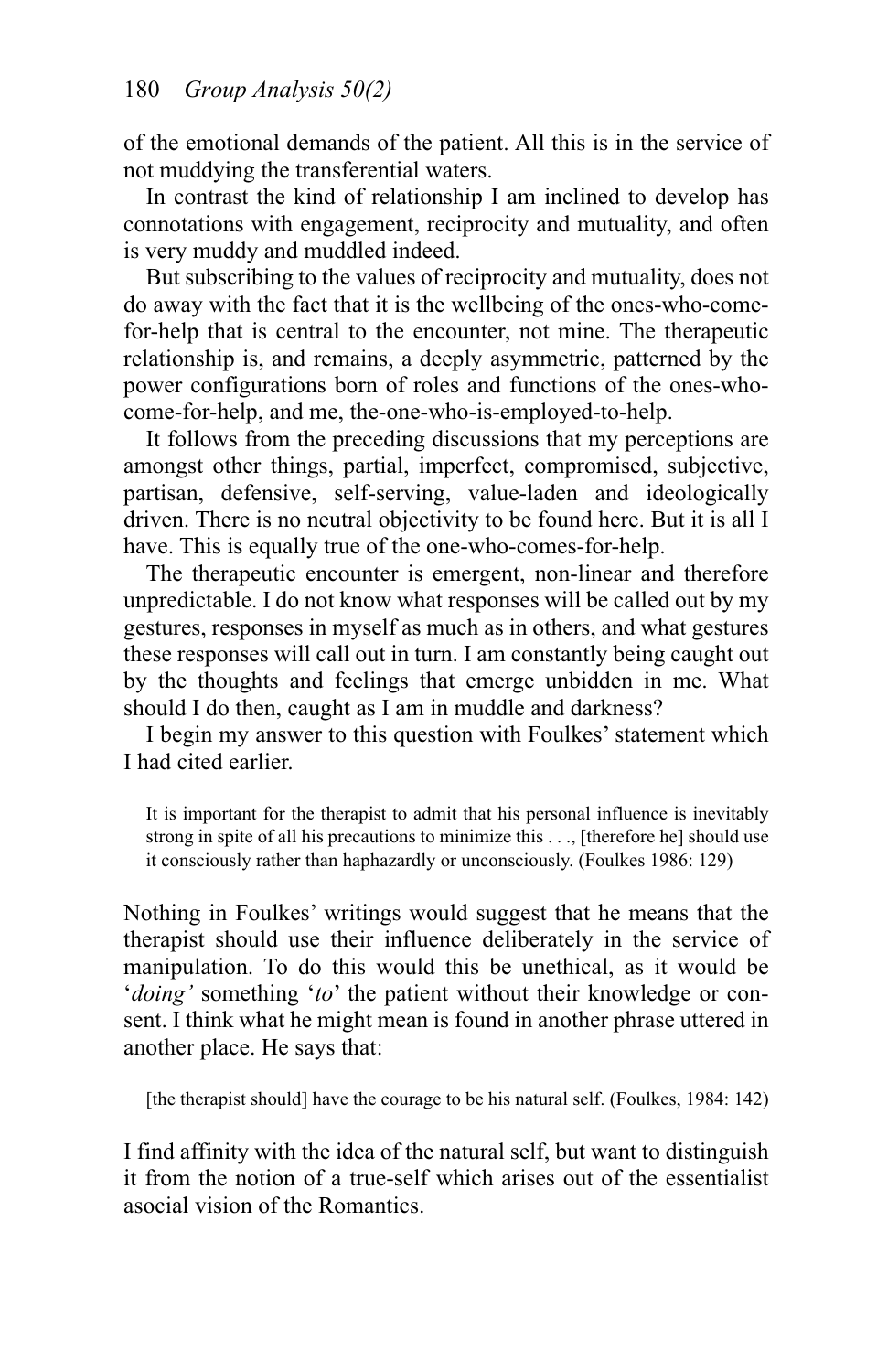I take natural to mean 'unadorned', unadorned by the mystique that that cloaks the classical analyst. This mystique is actively produced by many of the norms of what are thought to be good analytic practice. For example, to habitually meet and greet the patient impassively; the practice of group analysts entering the group room at the appointed hour, uttering no word, looking at no person, only the floor; the convention of speaking in a disembodied voice in the objectivist language of the third person; giving no clue as to what the analyst is thinking or feeling about some predicament, and so on.

None of these practices are 'natural', in the sense that this is not how one would normally behave on meeting other human beings; and if one did indeed behave like this then one would give the impression of being a disturbed and very peculiar human being.

We habituate our patients into accepting these peculiar behaviours as meaningful. If they do not comply and instead find the analytic situation disturbing or troubling, then their response is readily interpreted as some resistance and difficulty emanating from within them.

The group analyst Dennis Brown once said that in his view one should extend the same courtesies to patients as one would to a guest. I agree. But even here there remains the distance engendered by the formalities required of guest and host. For this reason I am inclined to head further, past courtesy, towards familiarity and authenticity, and if we are lucky, intimacy. As to why I think this to be a good thing, I will come to later.

But how to get there, when I do not even know in which direction it lies? And even if I did know, what I would need to do to start heading in that direction?

In this way I find myself in a state of radical uncertainty, radical ontological uncertainty about the status of everything *including my very thoughts and experiences*.

#### **A Peculiar Uncertainty**

But this radical uncertainty, although genuine, is of a particular and peculiar kind. It is the kind of uncertainty that afflicted Descartes and made him doubt everything but his own thought.

It was the same kind of deep radical uncertainty that famously drove the younger Wittgenstein to insist in Bertrand Russell's study, that they could never be certain that there was not a rhinoceros in the room.

But this kind of profound uncertainty arises is generated by the principles of rationalism taken to extremes. It is peculiar because it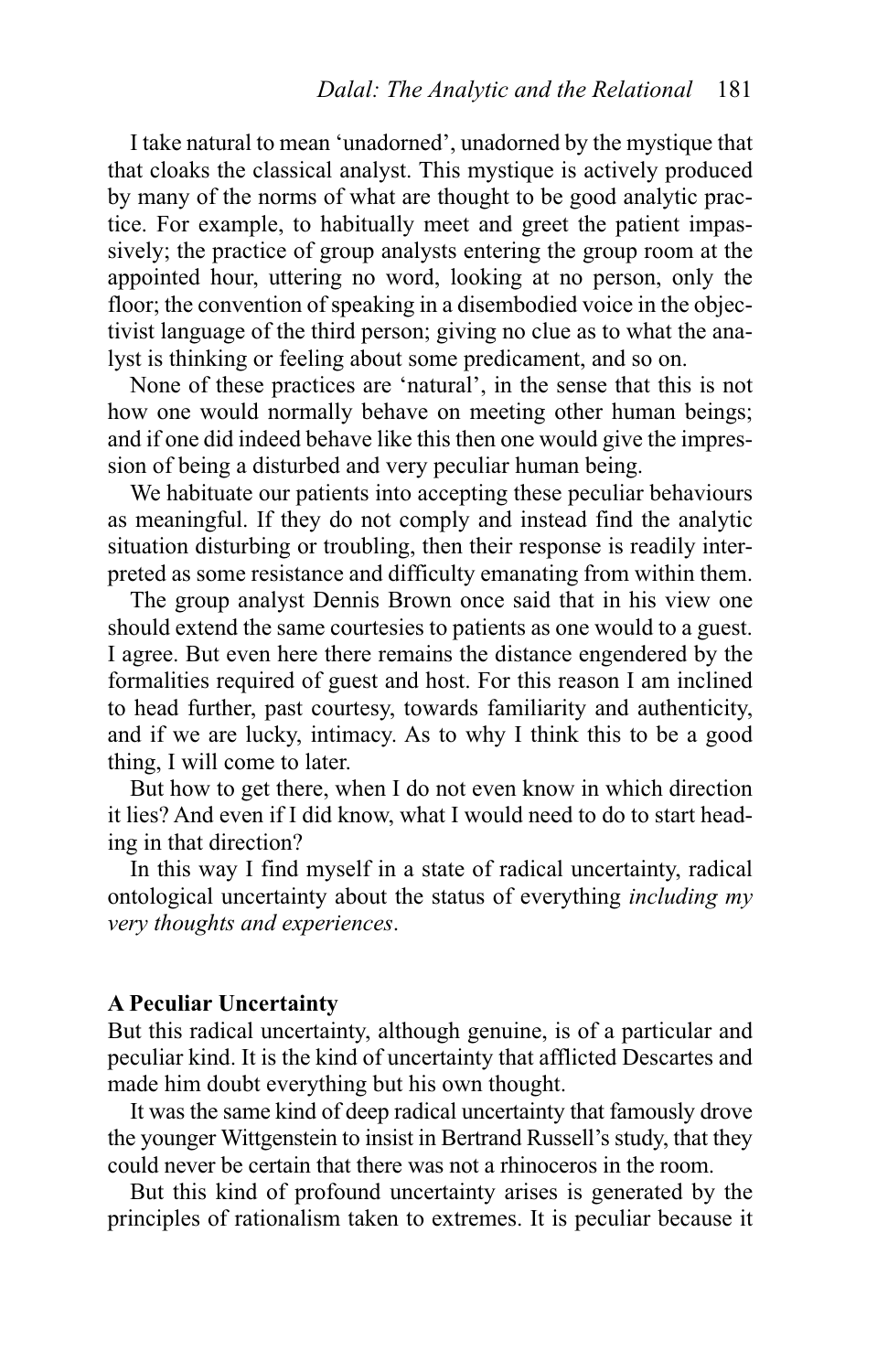only arises by virtue of having amputated all the sense organs, the means by which we come to *experience* the world. It is tantamount to me closing my eyes and then wondering whether you are actually there or not. Of course the reason behind this manoeuvre is to do away with subjectivity in order to get a value-free objective purchase on reality. The later post-Tractatus Wittgenstein changed his mind about the rhinoceros and rehabilitated experience in the production of knowledge.

But even though I can never objectively and absolutely prove something to be the case, somehow I nevertheless *know* it to be the case. The basis of this knowing is my emotional life and my lived experience, neither of which can be captured by the measuring protocols of positivist science. There is no certainty in this way of knowing, yet it is all I have.

It is in this place of deep uncertainty, that I require commitment. And what I am committing to is my sense of things in the moment, my thoughts, emotions and experiences as they arise in me, committing to the gestures and responses that are being called out of me. I am trying to be true in the moment, in relation to the person or persons I am sitting with, and with whatever is taking place between us in that moment.

The sort of truth that I am alluding to in the phrase 'true in the moment' makes no claim to objectivity; nor does it have much to do with the sort of scientific truth that classical analysts imagine that their interpretations are revealing. The way I am using the term true has more to do with notions of authenticity and sincerity.

What I feel or think is not true in any kind of objective sense, yet it is all I have, and so I have to commit to it, and I have to commit to it sincerely. I commit to it in this moment, even whilst it is fully possible and even likely that this will be overturned in the next moment.

In contrast to the analytic stance of being deliberately contained and opaque and not reacting or revealing, I am inclined to let my reactions to what is occurring be more visible and so known. I expose quite a lot of myself as it arises in the moment.

I do this because I think that *my responsivity* is critical and necessary to the therapeutic process. I think it to be a part of the antidote to the damaged capacity for responsivity in the one-who-comes-forhelp. It is mostly the case that the ones-who-come-for-help have difficulties in noticing and naming the responses arsing in them, or they have learnt to keep them under wraps, or perhaps their capacity for responsivity has atrophied almost entirely.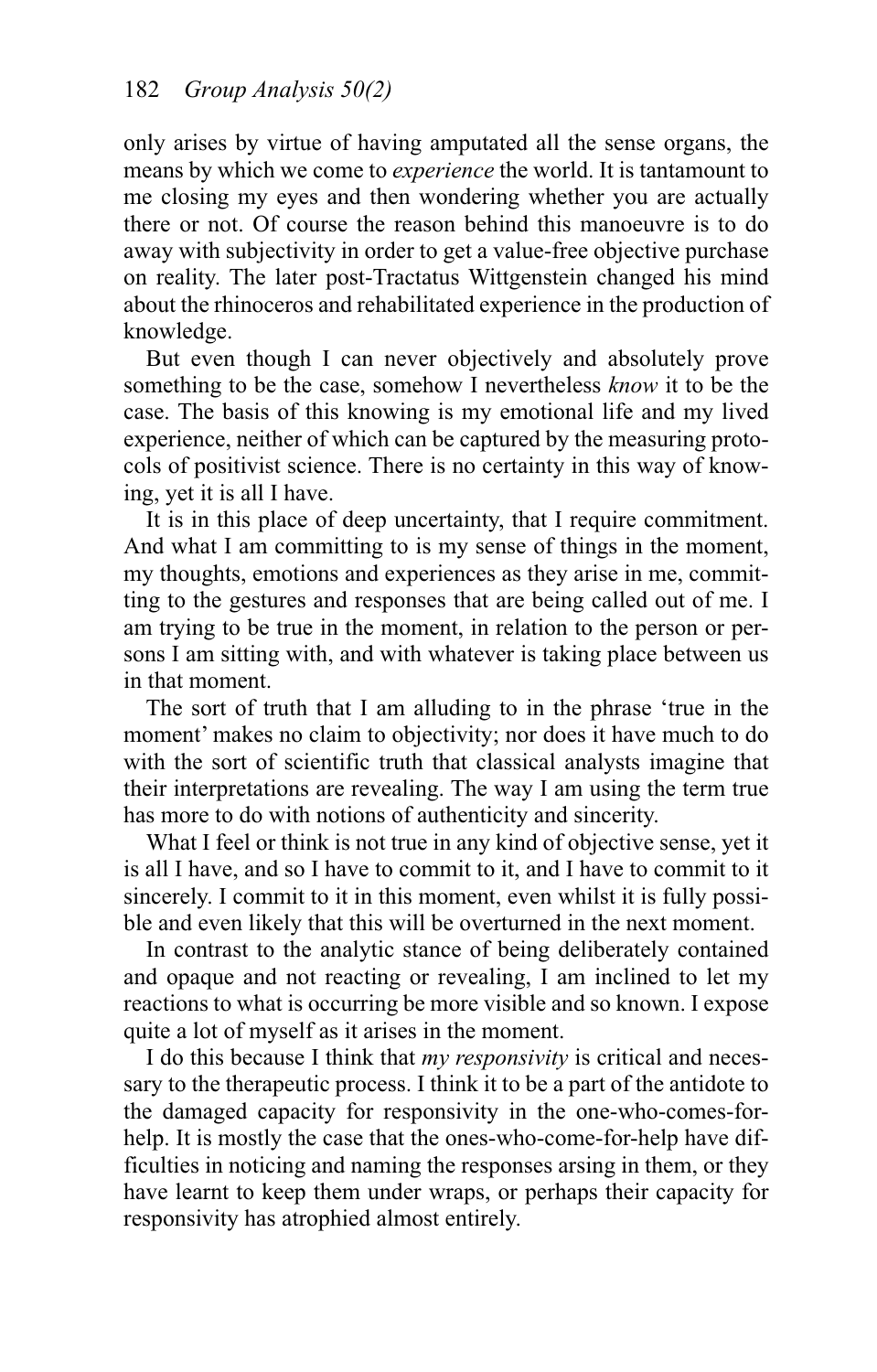All the so-called diagnostic categories of the DSM can be reduced to the simple statement that the ones-who-come-for-help have difficulties with relationships, with being *in* relationships. My responsivity then is an invitation to relationship, with all the consequent difficulties of attunement. In this way the relationship is the *crucible* in which thoughts and feelings that have previously been banished can come to have a life. In this task, I need to be a real presence for the ones-who-come-for-help, I need to be responsive being for them *to respond to.*

But I have made my part in the process sound too simple. I said that I commit. True. But I also hesitate, I also prevaricate. I feel fear and I feel caution. But this too is a part of the process. At times I find myself spontaneously reacting even before I know what my reaction is. I come to know it and name it only after it has occurred. I find some consolation in E.M. Forster's (1927: 101) adage 'How can I tell what I think till I see what I say?<sup>'1</sup>, which gives me grounds for an extension of the sentiment: How can I know what I feel before I have experienced it?

What I try to do in the face of muddle and contradiction, is to be transparent. By transparent I mean to reveal what is arising in me in relation to what is taking place in the room. I am not suggesting that one should necessarily and continually do this, rather, that one should always be open to this possibility. I am not proposing an injunction that says that the therapist *must be* responsive and transparent, because I am inclined to the relational view that there is no 'fixed [universal] psychoanalytic methodology applicable to all analyses' (Greenberg, 2002: 331).

So although I am arguing for an openness that allows for spontaneity and responsivity, I am not arguing for a situation in which 'anything goes'. I am circumspect. I try to be thoughtful, but I do not necessarily use thought to corral and subjugate emotion—although I might.

#### **Some Vicissitudes of Responsibility**

My guide in my decision about which course to take, can only be my intuition. Intuition is not some magical sense, but simply the unreflected sum of my thoughts, theories and experiences formed and constrained as they are by the discourses I inhabit, which generates an intuition which is not amenable to being ratified by the positivist protocols. Anyhow, I use this intuition, I commit to it. But my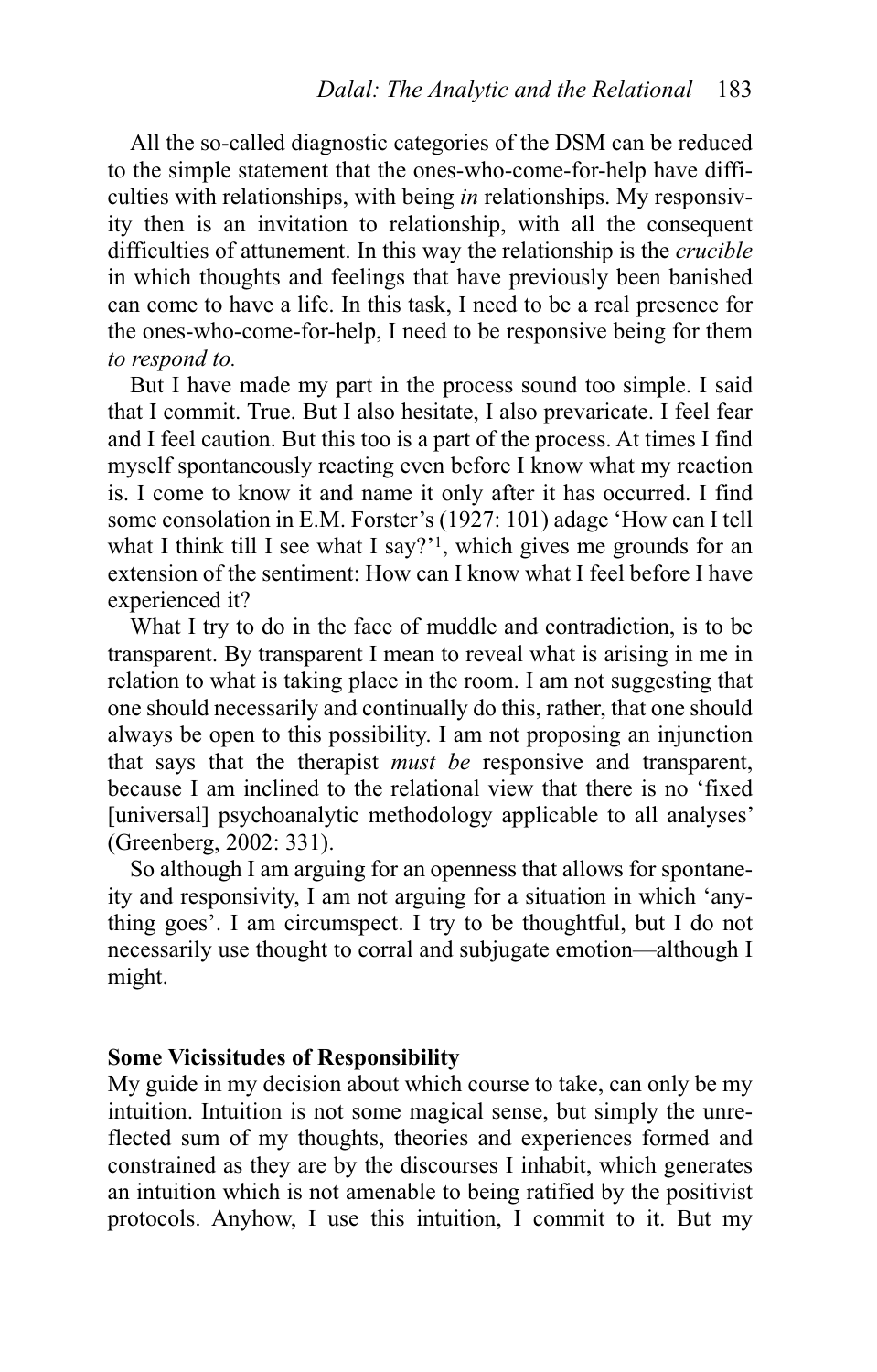intuition is often wrong. And so I have to be continually open to be prospect of being challenged and corrected. But even on the occasions that the ones-who-come-for-help disagree with me, it is not the case that I should necessarily give way and let them have the last word. This is the error of person-centred counselling; they re-locate authority and expertness from the person of the analyst into that of the client. The Rogerian counsellor imagines that they can absent themselves from the proceedings through the device of employing the apparently neutral techniques of 'summarising' and 'reflectingback'. In this way both the classical analyst as well as the Rogerian, divest themselves of responsibility which they locate in the client.

Meanwhile, those who subscribe to a systemic, co-constructed conception of reality, are in danger of falling into the opposite error: of absolving individuals of responsibility entirely. It is reasoned, that because experiential processes are being co-created and co-constructed, we cannot lay the cause (in other words, the blame) for a set of sequences in one or other person. Therefore, all the protagonists are complicit in what takes place. Whilst this is true, it is only true at a conceptual, meta-level, at the level of analysis. But in actual fact this is not how we experience each other and the world, from some abstract position above and outside what is taking place. We necessarily experience the world from a particular place and perspective: I am embedded in the world; I am embedded in the interactional field in the clinic, and cannot get outside it.

In order to grasp the consequences of this way of thinking on clinical practice, I need first to say something more about authenticity.

## **Back to Authenticity**

What makes a response authentic? First and foremost, the response should be sincere. By sincere, I mean that the response emanates from, and is congruent with, my ethical being, my sense of right and wrong. Because the domain of ethics is by its very nature valueladen, it follows that an authentic response will also be value-laden rather than neutral.

In advocating for deliberately inhabiting and participating from within a value-laden ethic, I am immediately at odds with the scientific conception of psychological treatment that the classical analytic paradigm subscribes to.

The natural scientist's attitude, in their quest to know things as they really are, deliberately brackets out values, beliefs and ethics; they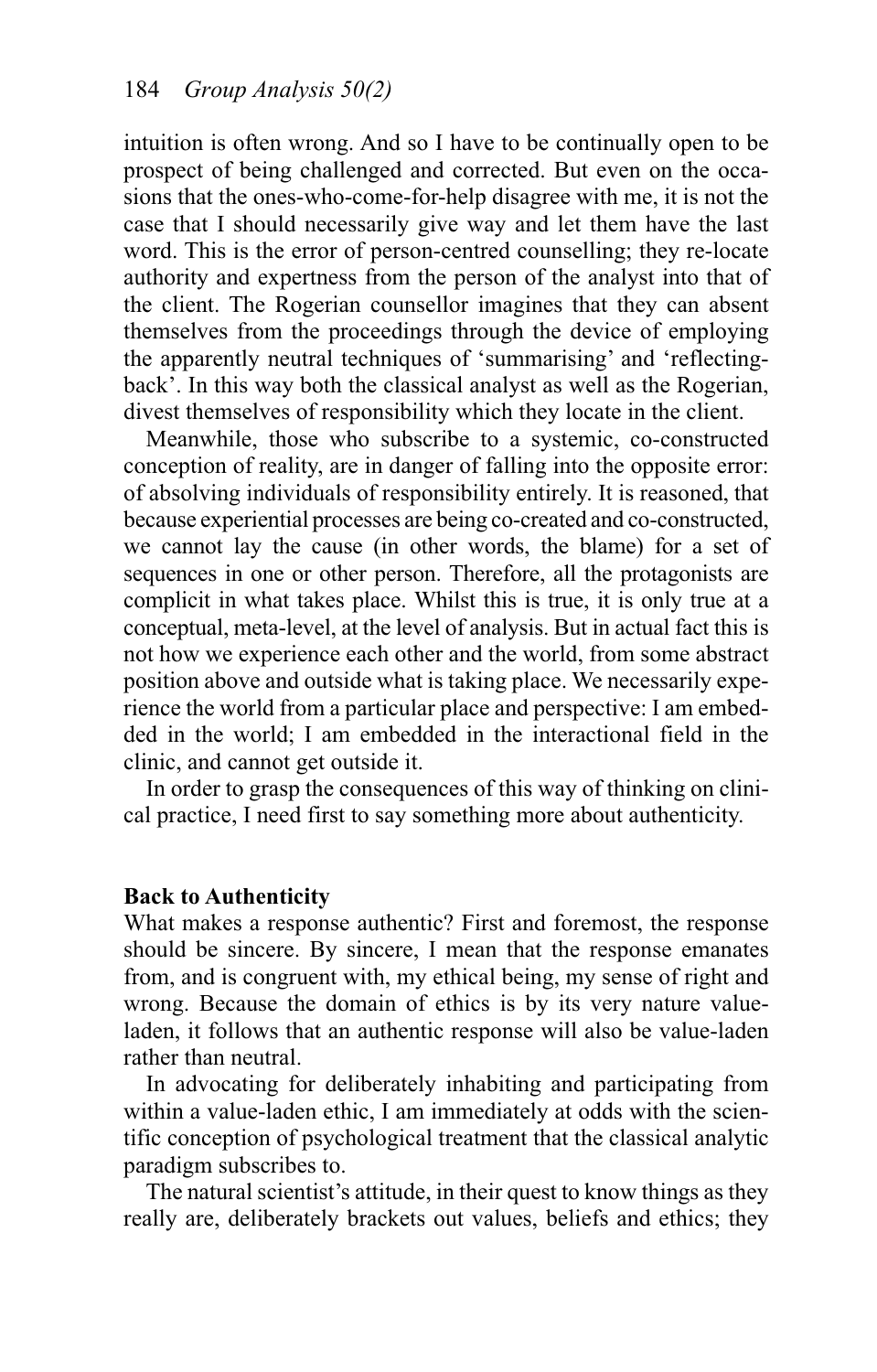deliberately bracket out their subjectivity. Their aspiration is to be fully neutral in order to be objective.

Whilst this makes total sense when engaging with minerals, it makes no sense whatsoever when engaging with persons. This is because ethics and values are what makes us human. Remove them, and we cease to be human. The kind of relationship that I am advocating for is the I-Thou, person to person kind, not scientist to person, nor analyst to person, nor psychologist to person.

Let me return now to the previous discussion on responsibility. The fact that the intersubjective field is co-constructed and co-created, does not absolve the participants from personal responsibility. In this, I include myself, the one-who-tries-to-help. We are actors and not just acted upon. In this regard many of the ones-who-come-for-help experience themselves primarily as being acted upon, as bystanders in their lives. The work then becomes in part, one of daring to voice responses to what is occurring—this includes the-one-who-tries-tohelp as much as those who-come-for-help. If the responses are sincere, they will necessarily disclose and express the judgements that accord with the person's ethical frame. It is through this process that we come to inhabit our humanity. For me it is what therapy is all about. There is no neutrality here, but expressions of right and wrong, of good and bad, of likes and dislikes, of hopes and fears. Neutrality requires detachment. I meanwhile, am advocating for engagement, and this requires involvement. To my mind responsibility and responsivity are two sides of the same coin.

## **Objectivity versus Neutrality**

In anticipation of the charge that I am playing fast and loose with the precious principles of objectivity and neutrality, I turn to the writings of the journalist Ed Vulliamy (2003). He was criticized for not remaining neutral in his reporting of the carnage that took place in Bosnia. Because he laid the blame firmly on Milosevic's supporters, he was accused of losing his journalistic duty to remain objective.

Vulliamy's response is to say that his reports were objective, but being objective is not the same as being neutral.

When I read this, I was stopped in my tracks, because the realization that objectivity is not the same as neutrality, changes everything. The only way one can remain neutral in relation to a situation in which one witnesses horrors being perpetrated by one party on another, is by cutting oneself off from one's ethical responses to the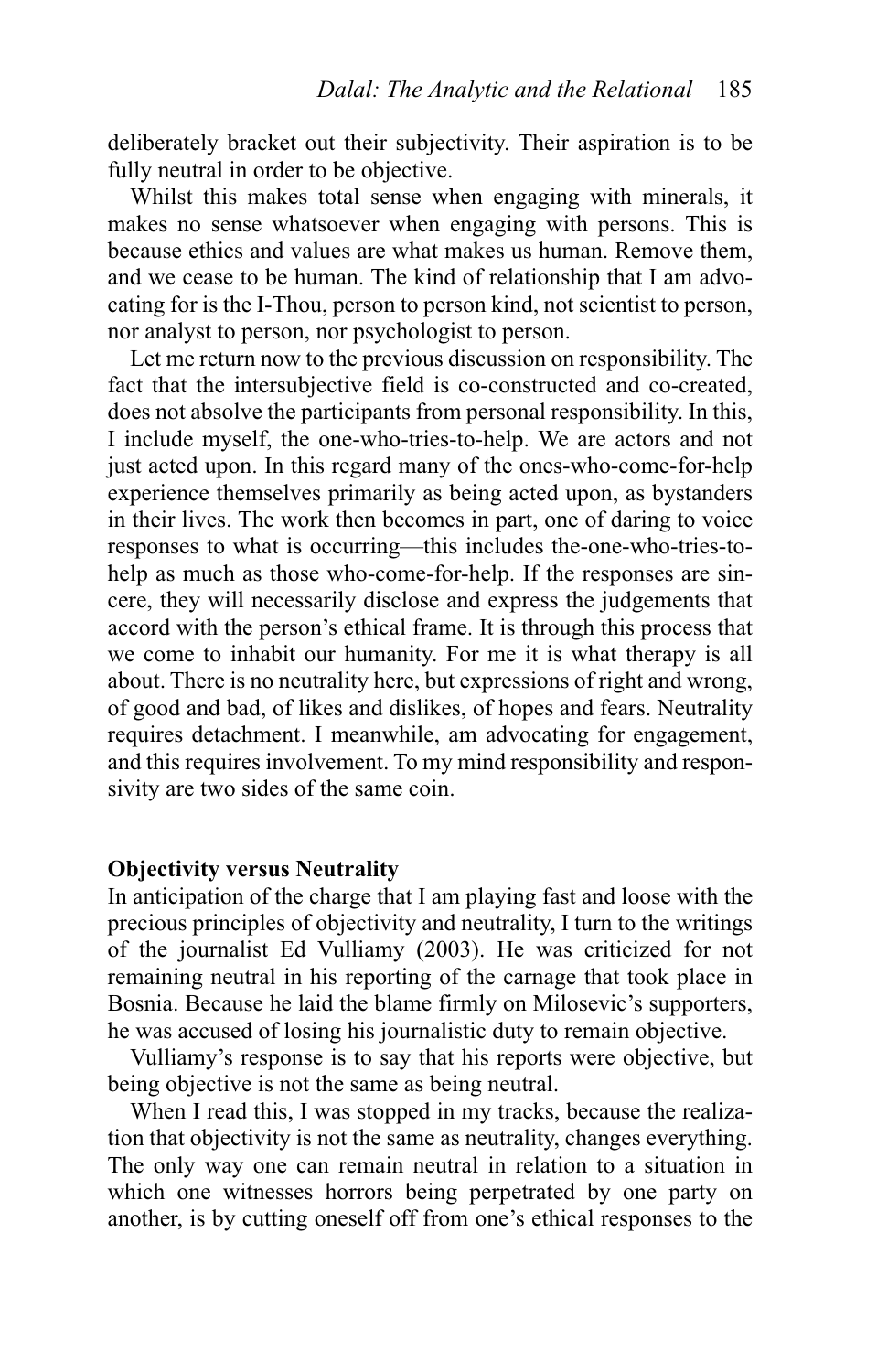injustices one witnesses. If a person were to cut themselves off from their emotional responses—in other words their *ethical* responses then they would have cut themselves off from their humanity.

With this thought, it became evident to me that our professional conventions reproduce this same error in the consulting room—the conflation of objectivity and neutrality. We mistakenly think that to take sides, to have a view, is to lose analytic objectivity.

## **Back to the Consulting Room**

With this insight in mind, let me turn back to the consulting room. Each of us imagines that we will know what being better or feeling better will look like, but we do not know this for sure, nor do we really know how to get there, and even when one thinks that we are getting there or at least moving in the right direction, there is no guarantee that the other(s) will agree that this is the case. Is it even sensible to speak of 'better'? Should one speak instead of 'deeper'? And if we do, then deeper into what?

We are all stumbling in the dark. And if we are very lucky, we will occasionally and accidently stumble over something and in this way come to know of its existence.

To engage in the process of psychotherapy in this kind of way requires courage from all those who engage in it, including the therapist; recall Foulkes saying '[the therapist should] have the *courage* to be his natural self'. And where courage fails, the work is to help build it.

I find myself less and less thinking of what I do as therapist as delivering some form of treatment, and think of the work more as a kind of healing rather than of fixing or curing. And I think that the relationship and the *way of participating* in the relationship key to this project.

## **Corrective Emotional Experience**

All this sounds suspiciously like a version of the 'corrective emotional experience'—the bête noire of the classical analyst. One reason why the notion is anathema to many Kleinians and Freudians is because the notion gives weight to actual lived relationships over and above internal structures and dynamics. This goes against the turn taken by Freud alluded to earlier, from lived experiences to internally derived fantasized experiences.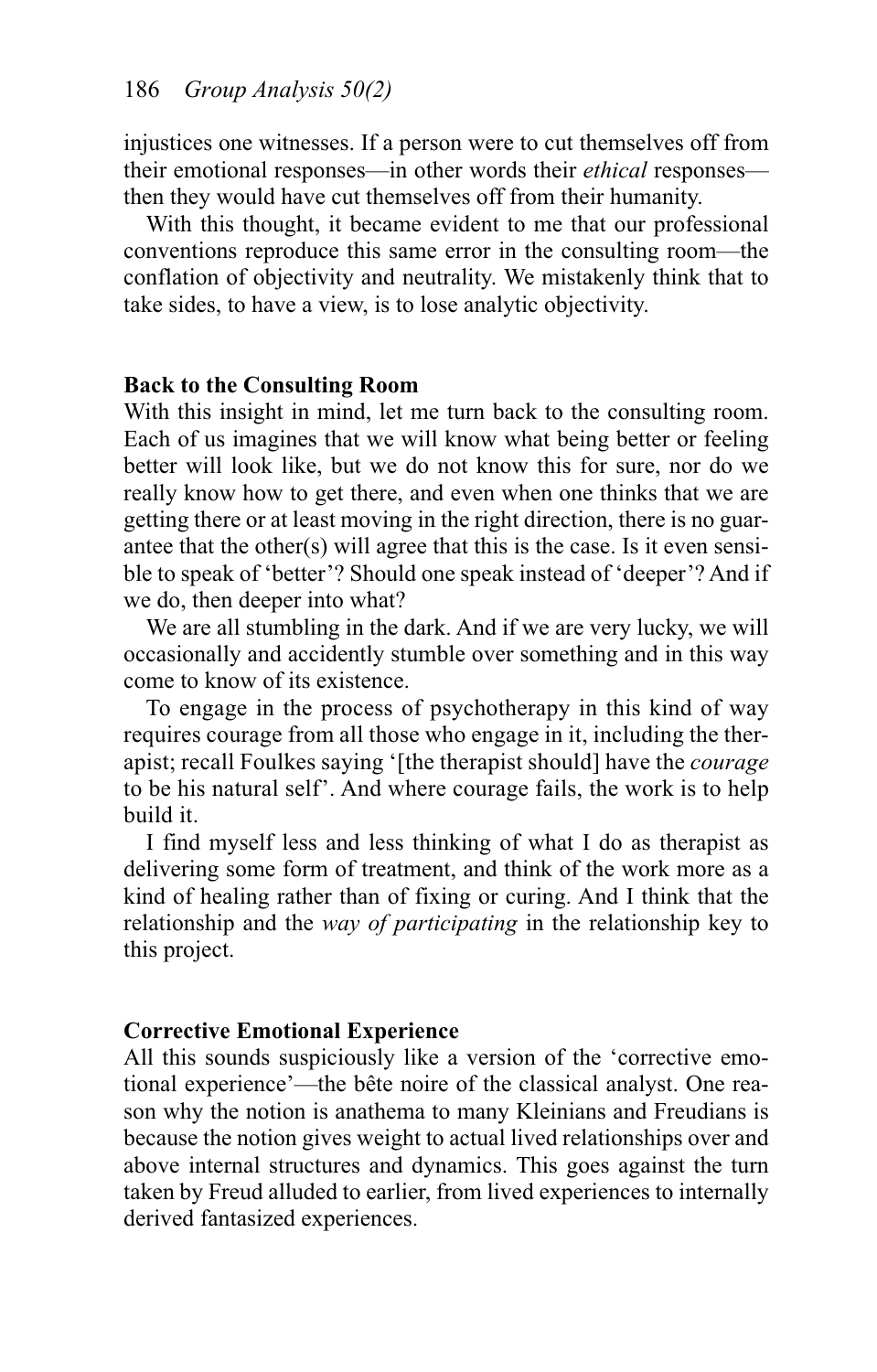But many other psychoanalysts did not follow Freud into this turn—Sandor Ferenczi and Heinz Kohut, amongst others. For them, the corrective emotional experience is itself the therapy. I tend to agree, but want to introduce some caveats and put it a bit differently.

My hesitation is this: as soon as I have an intention to produce a 'corrective emotional experience', I will immediately instrumentalize my responses. I say instrumental because I will be mobilizing my responses for certain ends—to create certain effects. Consequently they will no longer be authentic responses per se, but instrumental responses. Further, because all encounters between humans are emergent and unpredictable, there is no way of knowing in advance, what it is that I might do to produce this corrective emotional experience. We will all have had experiences in which some inconsequential remark or gesture evokes an unexpectedly deep response.

I recall a moment from some years ago that took place near the end of a session. I said something (I forget what) and suddenly the person in front of me found herself full tears without knowing why. What I do remember is her saying that she had just been hit by a depth charge. Whatever it was that we hit, remained hidden, what we registered was the disturbance as it broke through the surface. It was a moment of grace in which we were visited and moved by something precious yet unknown.

But I cannot try to intentionally foster this kind of experience of meaningfulness and intimacy. Rather intimacy emerges occasionally, unbidden and unexpectedly, and it emerges out of the mix of exchanges, sometimes deep, sometimes banal.

Even so, I do have ends in mind somewhere, in that I wish for the one-who-comes-for-help to feel better in some way and be more fulfilled in their lives. Although this is my wish, I cannot get there in any directed and deliberate way. I enter the conversation, and I involve myself with my being. I have to trust that this little will be enough.

Kierkegaard's (1844) well known aphorism captures why psychotherapy cannot be an instrumental endeavour:

Life can only be understood backwards; but it must be lived forwards. (Kierkegaard, 1844)

Having understood a particular life or a particular therapy by looking back on it, we mistakenly think that we can instrumentalize this understanding in a version of 'reverse-engineering' to determine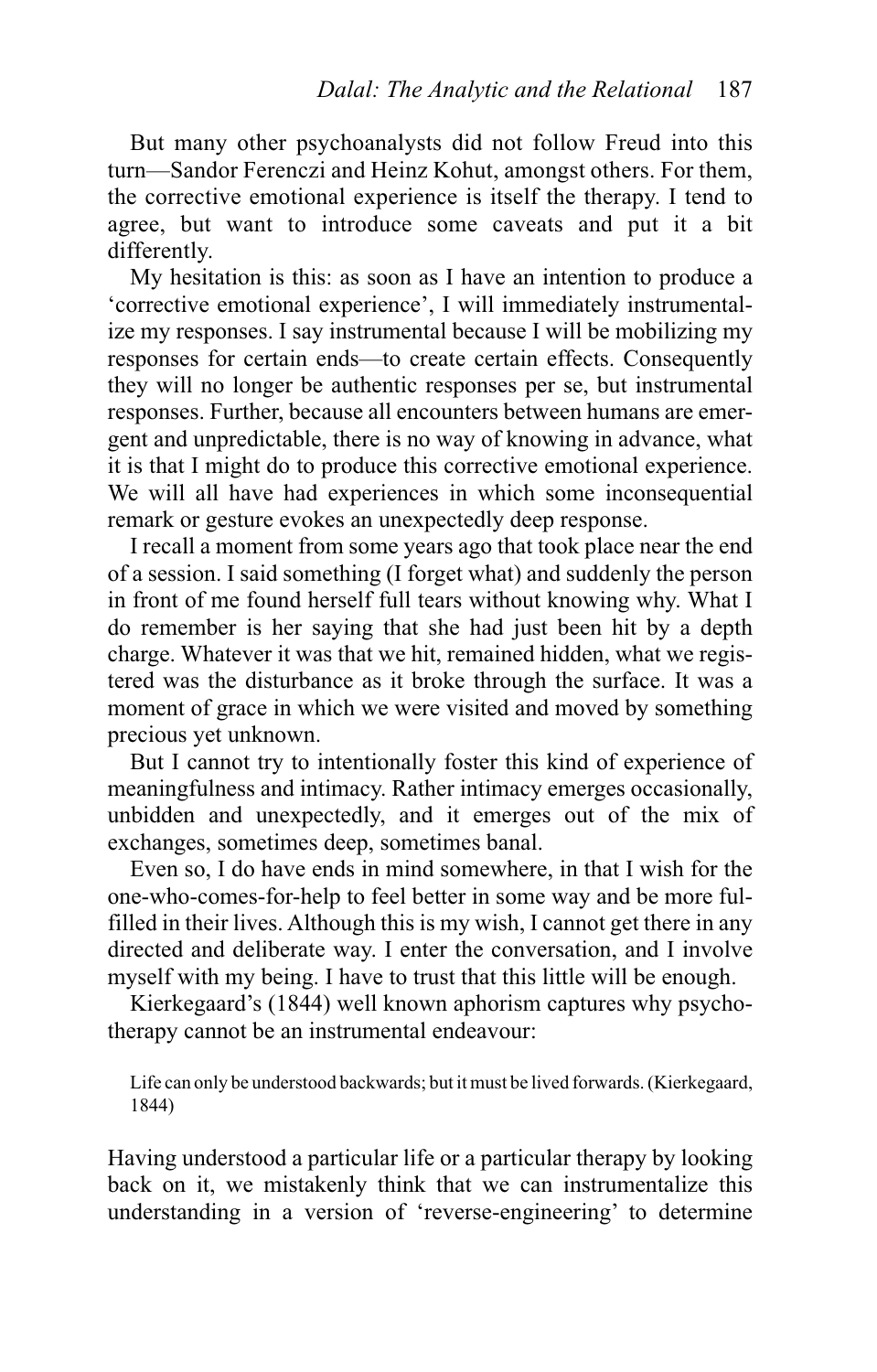future outcomes of other lives and other therapies. We then write manuals and codes of practice.

But I am overstating it. Surely, and hopefully the reason that my practice has shifted is because of the ways that experience has changed me. I have learnt something from experience, albeit subliminally. The situation is one of paradoxical tension, a tension that cannot be, and ought not to be resolved. I try to immerse myself in the moment and trust that I will be able to manage to stay true in the turbulence *that is bound to follow*.

My argument has been this: that more important than what the therapist does, is the kind of person the therapist is, and the way the therapist is. The work is in the territory of Being, and Being-With, rather than Doing and Doing-To.

In conclusion: The detached stance of the classical analyst is congruent with, and true to the scientific conception of psychoanalysis. Although many practitioners have taken the relational turn, they have done so only partially. They might well have shifted allegiance to a relational conception of human life, but their form of practice is discordant with the conception, as it continues the ways of the detached scientific analyst.

I give the last word to Hoffman, who said:

I think the reports of the death of . . . [the classical stance] are highly exaggerated. On the contrary, I agree with Greenberg that the asocial view of transference is 'alive and well in contemporary psychoanalytic practice' (Hoffman, 2002: 38)

## **Note**

1. Thanks to Kevin Power who spotted that I had misattributed this to Weik.

## **References**

Dalal, F. (2011) *Thought Paralysis: The Virtues of Discrimination*. London: Karnac.

Fairfield, S., Layton, L. and Stack, S. (2002) *Bringing the Plague: Toward a Postmodern Psychoanalysis*. New York: Other Press.

Forster, E.M. (1927) *Aspects of the Novel*. Florida: Harcourt Inc.

- Foulkes, S.H. (1984) *Introduction to Group-Analytic Psychotherapy*. London: Karnac.
- Foulkes, S.H. (1986) *Group Analytic Psychotherapy, Methods and Principles*. London: Karnac.

Garfinkel, H. (1967) *Studies in Ethnomethodology*. Englewood Cliffs: Prentice-Hall.

Greenberg, J. (2002) 'The Analyst's Participation: A New Look' in Farifield, S., Layton, L. and Stack, C. pp. 325–48. New York: Other Press.